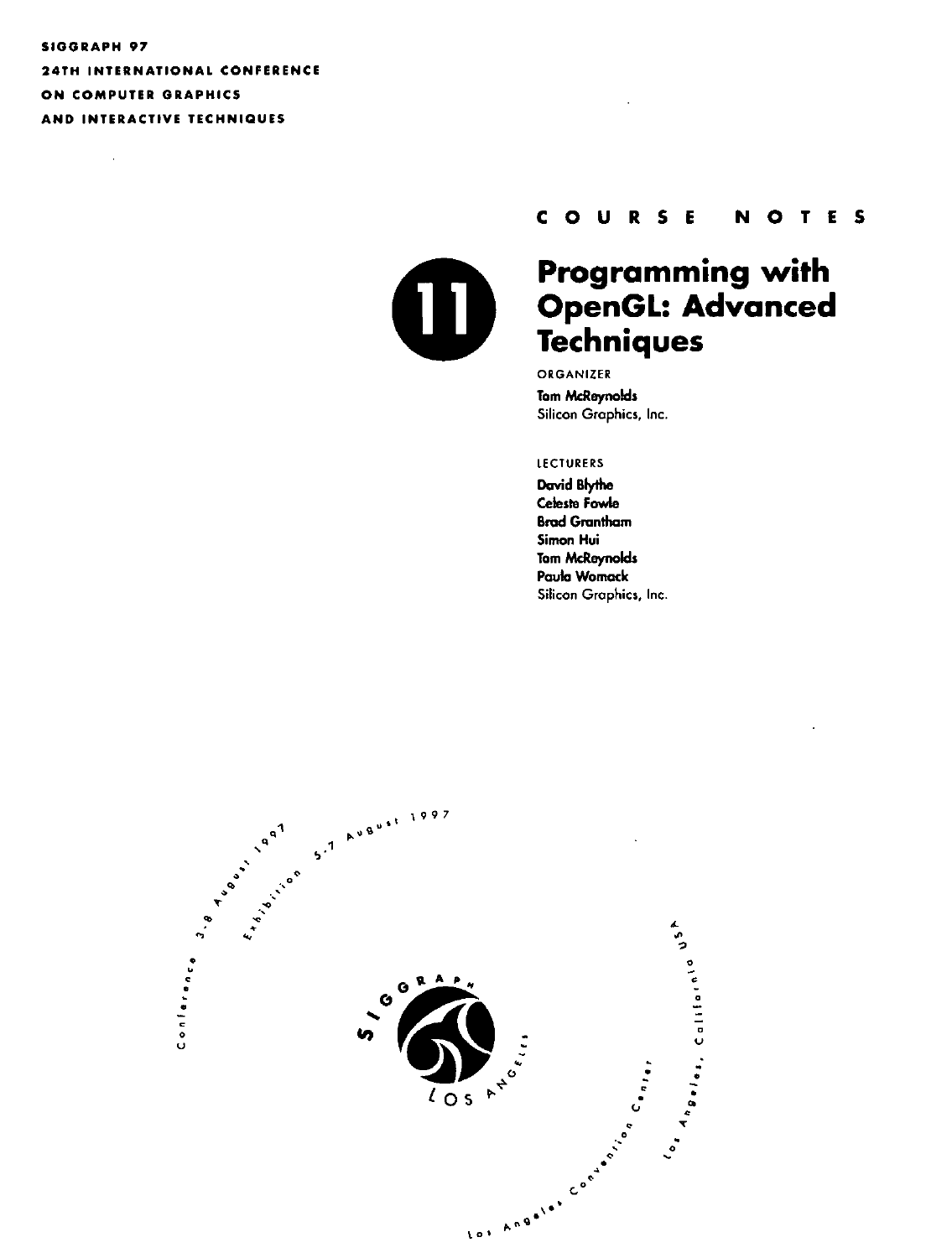# **Programming with OpenGL: Advanced Techniques**

Organizer: Tom McReynolds Silicon Graphics

May I, 1997

### **SIGGRAPH** '97 Course

#### Abstract

This course moves beyond the straightforward images generated by the novice, demonstrating the more sophisticated and novel techniques possible using the OpenGL library.

By explaining the concepts and demonstrating the techniques required to generate images of greater realism and utility, the course helps students achieve two goals: they gain a deeper insight into OpenGL functionality and computer graphics concepts, while expanding their "toolbox" of useful OpenGL **techniques.**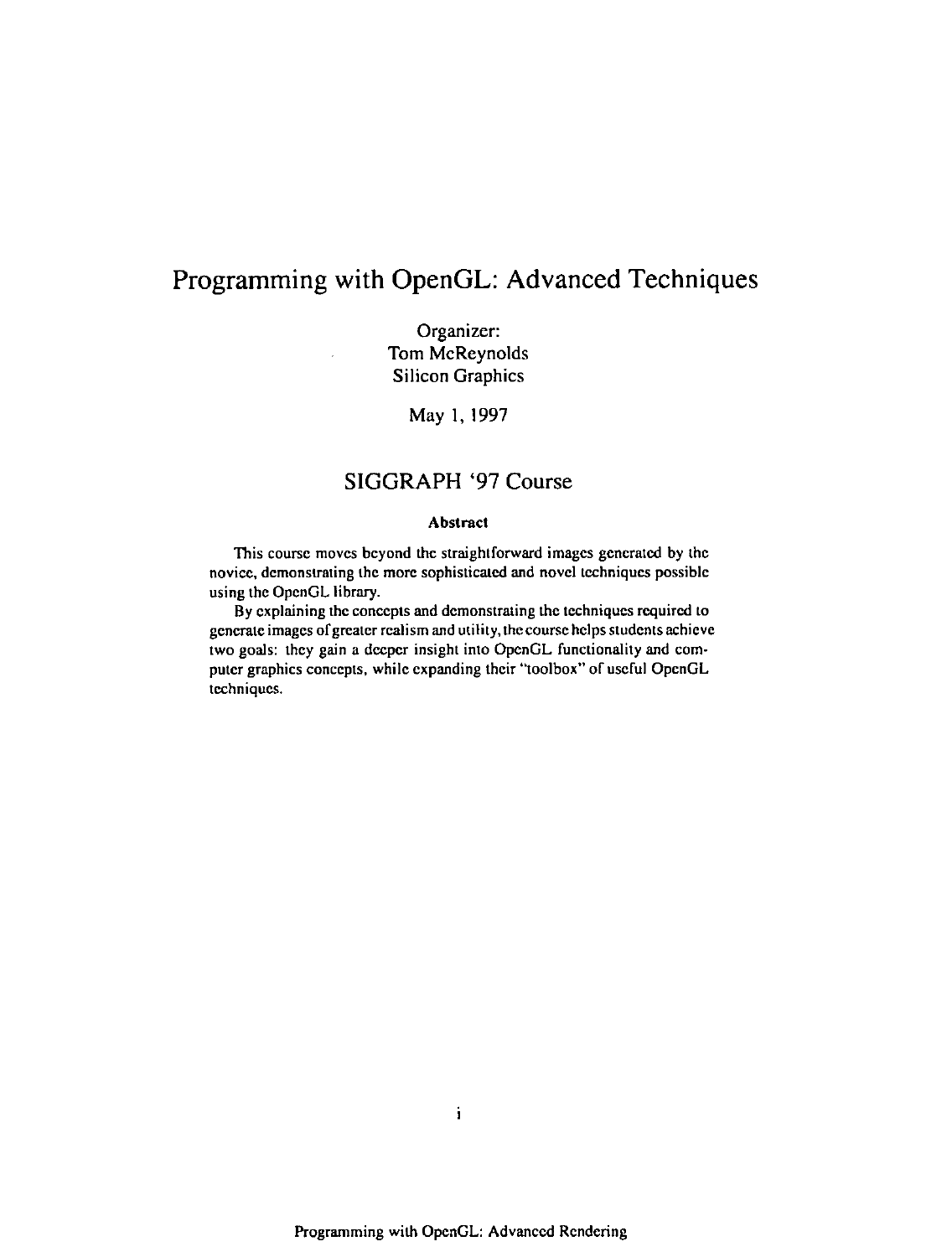## **Speakers**

#### **David Blythe**

David Blythe is a Principal Engineer with the Advanced Systems Division at Silicon Graphics. David joined SGI in 1991 and has contributed to the development of RealityEngine and InfiniteReality graphics. He has contributed extensively to implementations of the OpenGL graphics library and OpenGL extension specifications.

Priorto joining SGI, David was a visualization scientist at the Ontario Centre for Large Scale Computation. David received both a B.S. and M.S. degree in computer science from the University of Toronto. Email: blythe@asd.sgi.com

#### Celeste **Fowler**

Celeste Fowler is a software engineer in the Advanced Systems Division at Silicon Graphics. She worked on the OpenGL imaging pipeline for the InfiniteReality graphics system and on the OpenGL display list implementation for InfiniteReality and RealityEngine.

Before coming to SGI, Celeste attended Princeton University where she did research on radiosity techniques and TA'd courses in computer graphics and programming systems.

Email: celeste@asd.sgi.com

#### **Brad Grantham**

Brad Grantham currently contributes to the design and implementation of Silicon Graphics' high-level graphics toolkits, including OpenGL++, a scene graph toolkit forOpenGL. Brad previously worked on the Windows 95 port and Java bindings for Cosmo 3D and, before that, worked in the IRIS Performer group.

Before joining SGI, Brad wrote UNIX kernel code and imaging codecs. He received a B.S. from Virginia Tech in 1992, and his previous claim to fame is MacBSD, BSD UNIX for the Macintosh.

Email: grantham@sgi.com

#### **Simon Hui**

Simon Hui is a software engineer at 3Dfx Interactive, Inc. He currently works on OpenGL and other graphics libraries for PC and consumer platforms.

Prior to joining 3Dfx, Simon worked on IRIS Performer, a realtime graphics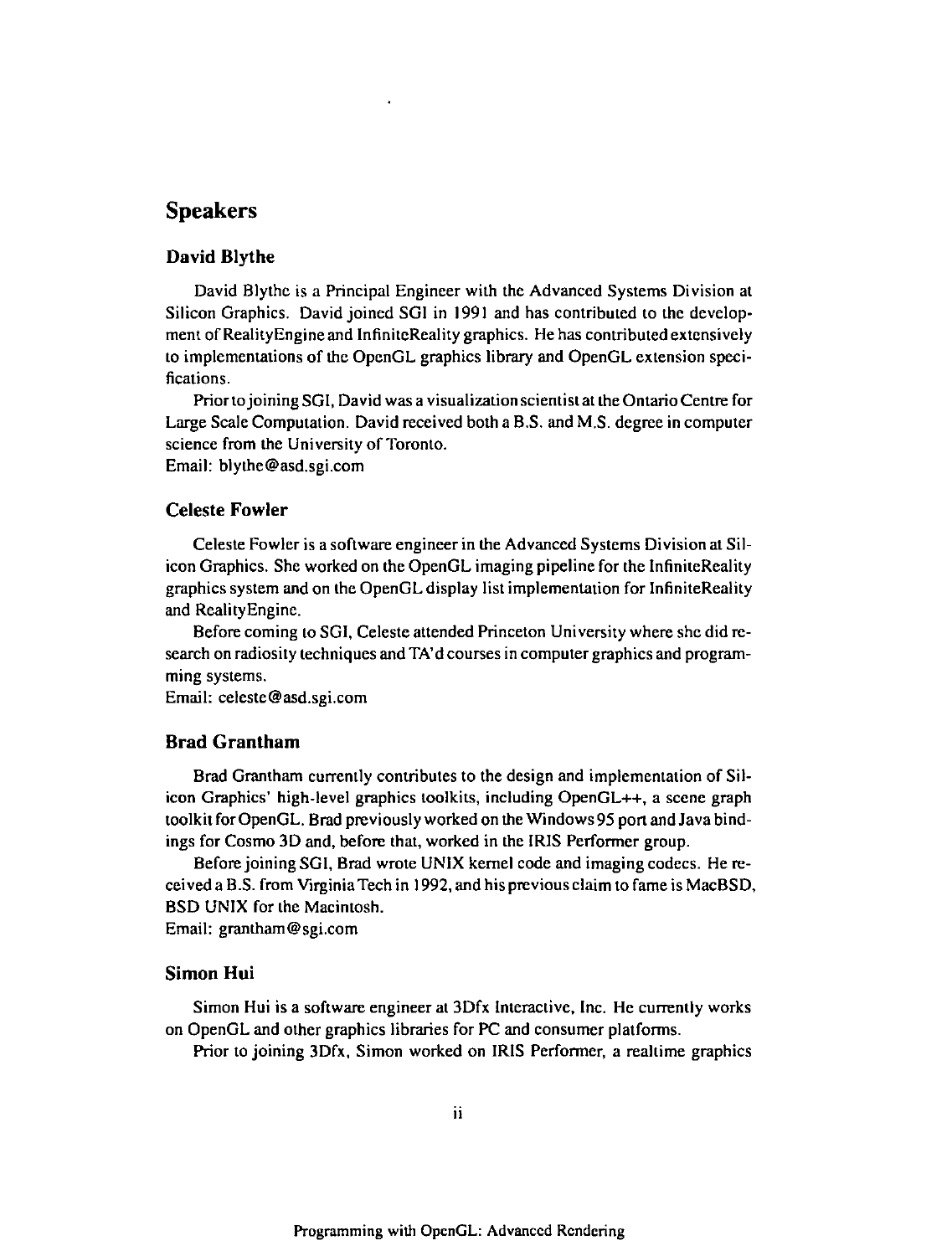toolkit, in the Advanced Systems Division at Silicon Graphics. He has also worked on OpenGL implementations for the Reality Engine and lnfiniteReality. Simon received a B.A. in Computer Science from the University of California at Berkeley. Email: simon@3dfx.com

#### **Tom McReynolds**

Tom McReynolds is a software engineer in the Core Rendering group at Silicon Graphics. He's implemented OpenGL extensions and done OpenGL performance work. He currently works on IRIS Performer, a real-time visualization library that uses OpenGL.

Prior to SGI, he worked at Sun Microsystems, where he developed graphics hardware support software and graphics libraries, including XGL.

Tom is also an adjunct professor at Santa Clara University, where he teaches courses in computer graphics using the OpenGL library. He has also presented at the X Technical Conference, SIGGRAPH '96, and SGI's 1996 Developer Forum. Email: tomcat@asd.sgi.com

#### **Paula Womack**

Paula Womack manages the OpenGL group at Silicon Graphics. She is also a member of the OpenGL Architectural Review Board (the OpenGL ARB) which is responsible for defining and enhancing OpenGL.

Prior to joining Silicon Graphics, Paula worked on OpenGL at Kubota and Digital Equipment. She has a B.S. in Computer Engineering from the University of California at San Diego.

Email: womack@asd.sgi.com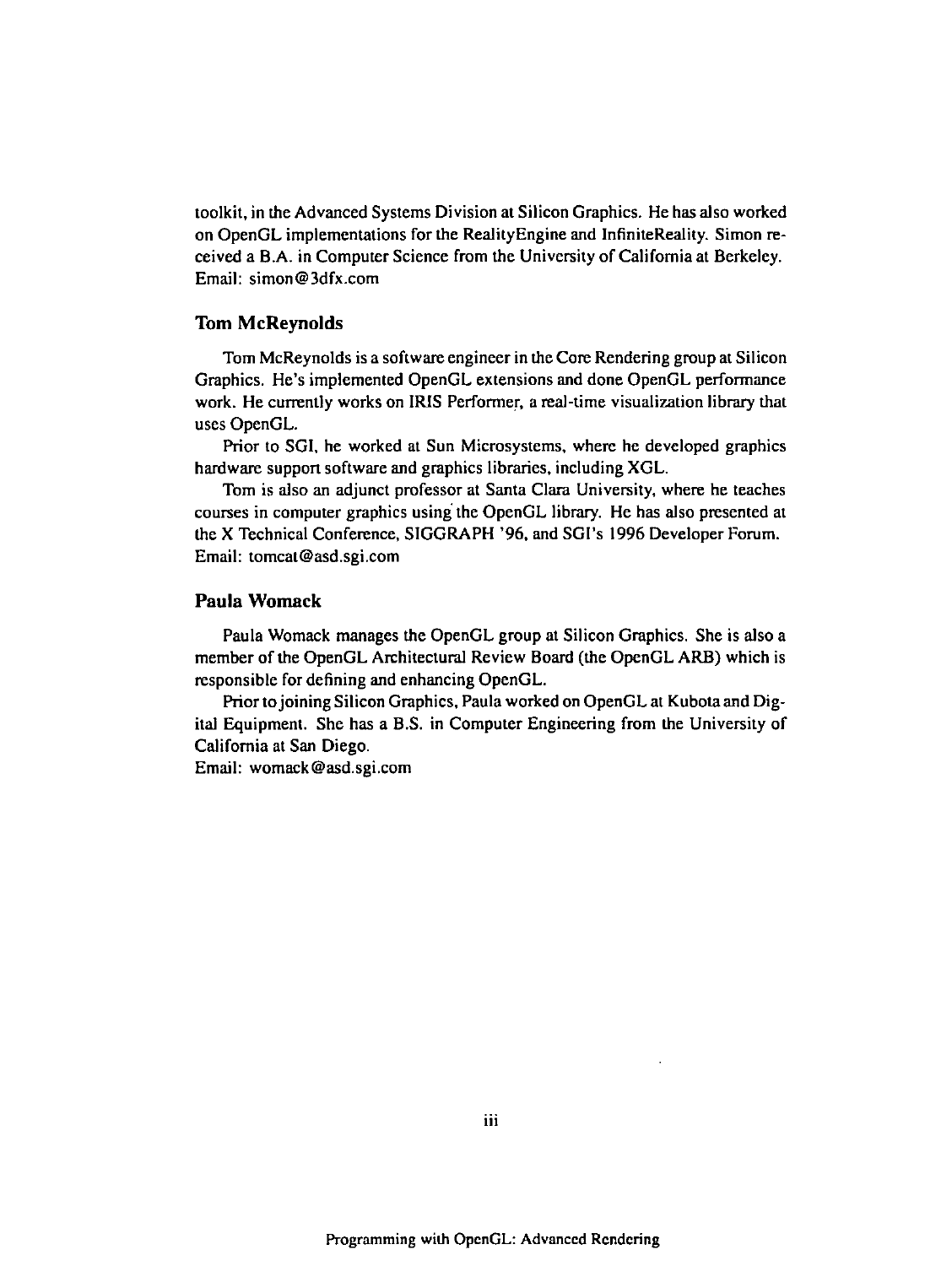# **Contents**

| 1 |      | Introduction                                        | $\mathbf{1}$            |
|---|------|-----------------------------------------------------|-------------------------|
|   | 1.1  |                                                     | $\mathbf{I}$            |
|   | 1.2  | Course Notes Web Site                               | $\overline{2}$          |
| 2 |      | <b>About OpenGL</b>                                 | $\mathbf{z}$            |
| 3 |      | Modelling                                           | $\overline{\mathbf{3}}$ |
|   | 3.1  |                                                     | $\overline{\mathbf{3}}$ |
|   | 3.2  |                                                     | 5                       |
|   | 3.3  | Capping Clipped Solids with the Stencil Buffer      | $\overline{7}$          |
|   | 3.4  | Constructive Solid Geometry with the Stencil Buffer | 8                       |
| 4 |      | <b>Geometry and Transformations</b>                 | 17                      |
|   | 4.1  |                                                     | 17                      |
|   |      | Fusion Distance<br>4.1.1                            | 18                      |
|   |      | Computing the Transforms<br>4.1.2                   | 19                      |
|   |      | 4.1.3                                               | 20                      |
|   | 4.2  |                                                     | 21                      |
|   | 4.3  | The Z Coordinate and Perspective Projection         | 21                      |
|   |      | 4.3.1                                               | 22                      |
|   | 4.4  | Image Tiling                                        | 26                      |
|   | 4.5  | Moving the Current Raster Position                  | 28                      |
| 5 |      | <b>Texture Mapping</b>                              | 28                      |
|   | 5.1  | Review                                              | 29                      |
|   |      | 5.1.1                                               | 29                      |
|   |      | 5.1.2                                               | 30                      |
|   | 5.2  |                                                     | 32                      |
|   | 5.3  | View Dependent Filtering                            | 34                      |
|   | 5.4  |                                                     | 36                      |
|   | 5.5  |                                                     | 36                      |
|   | 5.6  | Transparency Mapping and Trimming with Alpha        | 38                      |
|   | 5.7  | Billboards                                          | 39                      |
|   | 5.8  |                                                     | 41                      |
|   | 5.9  |                                                     | 42                      |
|   | 5.10 |                                                     | 42                      |
|   | 5.11 |                                                     | 43                      |
|   |      |                                                     | 43                      |
|   |      |                                                     |                         |

 $\mathcal{L}^{\pm}$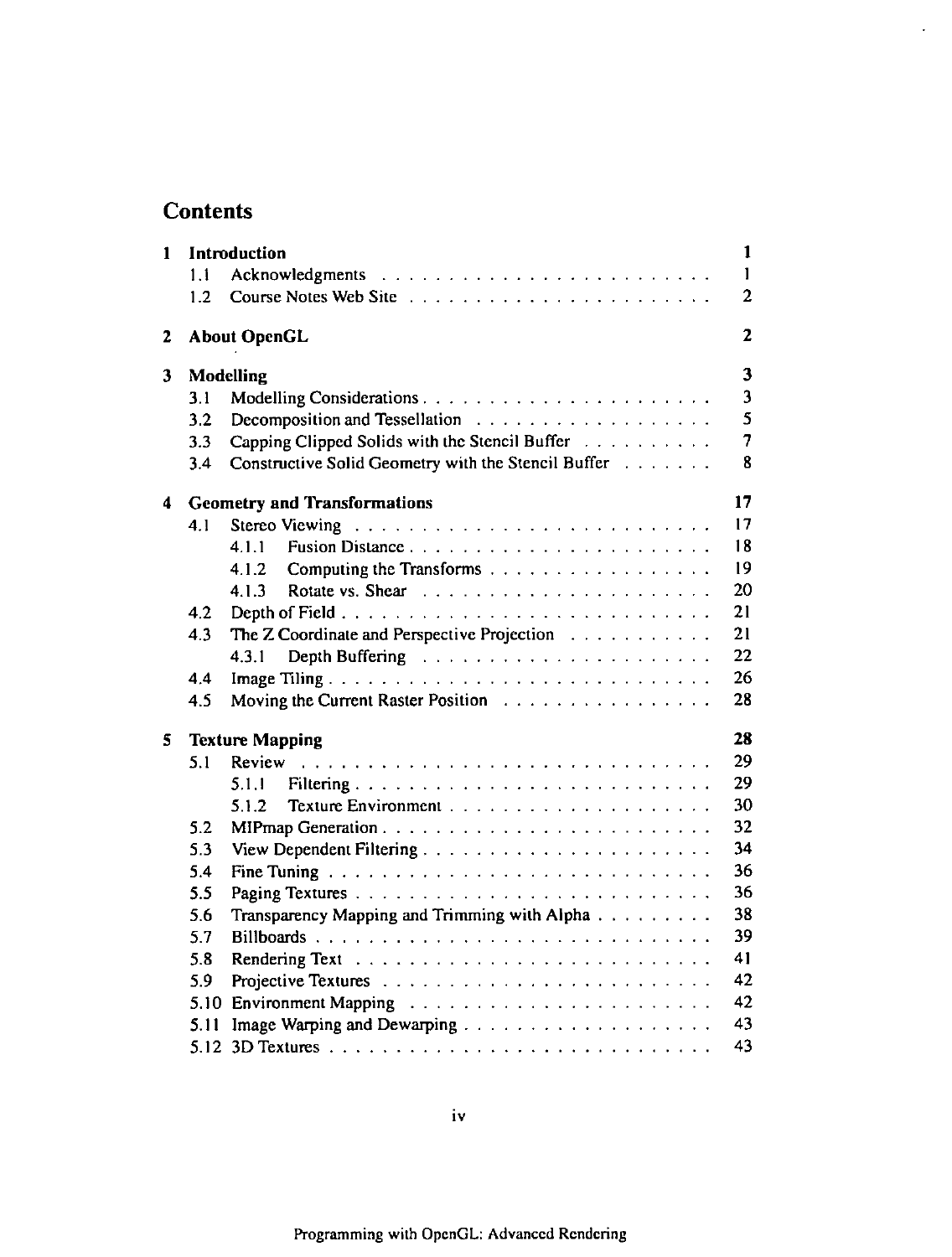|    |                 | 5.12.1                                                                                                                                                                                                                                                                                                                                                                                                                                                                                                                  | 43 |
|----|-----------------|-------------------------------------------------------------------------------------------------------------------------------------------------------------------------------------------------------------------------------------------------------------------------------------------------------------------------------------------------------------------------------------------------------------------------------------------------------------------------------------------------------------------------|----|
|    |                 |                                                                                                                                                                                                                                                                                                                                                                                                                                                                                                                         | 44 |
|    |                 | 5.12.3 3D Textures to Render Solid Materials                                                                                                                                                                                                                                                                                                                                                                                                                                                                            | 45 |
|    |                 | 5.12.4 3D Textures as Multidimensional Functions                                                                                                                                                                                                                                                                                                                                                                                                                                                                        | 46 |
|    |                 |                                                                                                                                                                                                                                                                                                                                                                                                                                                                                                                         | 46 |
|    |                 |                                                                                                                                                                                                                                                                                                                                                                                                                                                                                                                         | 47 |
|    |                 | Generating Noise Functions<br>5.13.2                                                                                                                                                                                                                                                                                                                                                                                                                                                                                    | 47 |
|    |                 | High Resolution Filtering<br>5.13.3                                                                                                                                                                                                                                                                                                                                                                                                                                                                                     | 48 |
|    |                 | 5.13.4                                                                                                                                                                                                                                                                                                                                                                                                                                                                                                                  | 49 |
|    |                 |                                                                                                                                                                                                                                                                                                                                                                                                                                                                                                                         | 50 |
|    |                 |                                                                                                                                                                                                                                                                                                                                                                                                                                                                                                                         | 50 |
|    |                 | 5.13.7 Example: Image Warping                                                                                                                                                                                                                                                                                                                                                                                                                                                                                           | 51 |
|    |                 |                                                                                                                                                                                                                                                                                                                                                                                                                                                                                                                         | 52 |
|    |                 | 5.13.9 Generating 2D Noise to Simulate 3D Noise                                                                                                                                                                                                                                                                                                                                                                                                                                                                         | 52 |
|    |                 | 5.13.10 Trade-offs Between 3D and 2D Techniques                                                                                                                                                                                                                                                                                                                                                                                                                                                                         | 53 |
|    |                 |                                                                                                                                                                                                                                                                                                                                                                                                                                                                                                                         |    |
| 6  | <b>Blending</b> |                                                                                                                                                                                                                                                                                                                                                                                                                                                                                                                         | 53 |
|    | 6.1             | Compositing                                                                                                                                                                                                                                                                                                                                                                                                                                                                                                             | 53 |
|    | 6.2             |                                                                                                                                                                                                                                                                                                                                                                                                                                                                                                                         | 54 |
|    | 6.3             |                                                                                                                                                                                                                                                                                                                                                                                                                                                                                                                         | 54 |
|    | 6.4             | Blending with the Accumulation Buffer                                                                                                                                                                                                                                                                                                                                                                                                                                                                                   | 55 |
| 7. |                 | <b>Antialiasing</b>                                                                                                                                                                                                                                                                                                                                                                                                                                                                                                     | 57 |
|    | 7.1             | 57                                                                                                                                                                                                                                                                                                                                                                                                                                                                                                                      |    |
|    | 7.2             | 58<br>Polygon Antialiasing Table 2014 Contains the Contact Contains and Polygon Antialiasing                                                                                                                                                                                                                                                                                                                                                                                                                            |    |
|    | 7.3             | Multisampling                                                                                                                                                                                                                                                                                                                                                                                                                                                                                                           | 59 |
|    | 7.4             |                                                                                                                                                                                                                                                                                                                                                                                                                                                                                                                         | 59 |
|    | 7.5             | Antialiasing with Accumulation Buffer<br>60                                                                                                                                                                                                                                                                                                                                                                                                                                                                             |    |
|    |                 |                                                                                                                                                                                                                                                                                                                                                                                                                                                                                                                         |    |
| 8  | <b>Lighting</b> | 63                                                                                                                                                                                                                                                                                                                                                                                                                                                                                                                      |    |
|    | 8.1             | 63<br>Phong Shading Theory of the Contract of the Shading Theory of the Contract of the Shading Shading Shading Shading                                                                                                                                                                                                                                                                                                                                                                                                 |    |
|    |                 | Phong Highlights with Texture<br>63<br>8.1.1                                                                                                                                                                                                                                                                                                                                                                                                                                                                            |    |
|    |                 | 64<br>Spotlight Effects using Projective Textures<br>8.1.2                                                                                                                                                                                                                                                                                                                                                                                                                                                              |    |
|    |                 | Phong shading by Adaptive Tessellation<br>8.1.3<br>67                                                                                                                                                                                                                                                                                                                                                                                                                                                                   |    |
|    | 8.2             | <b>Light Maps</b><br>67<br>$\mathcal{L}_{\mathcal{A}}(\mathcal{A}) = \mathcal{L}_{\mathcal{A}}(\mathcal{A}) = \mathcal{L}_{\mathcal{A}}(\mathcal{A}) = \mathcal{L}_{\mathcal{A}}(\mathcal{A}) = \mathcal{L}_{\mathcal{A}}(\mathcal{A}) = \mathcal{L}_{\mathcal{A}}(\mathcal{A}) = \mathcal{L}_{\mathcal{A}}(\mathcal{A}) = \mathcal{L}_{\mathcal{A}}(\mathcal{A}) = \mathcal{L}_{\mathcal{A}}(\mathcal{A}) = \mathcal{L}_{\mathcal{A}}(\mathcal{A}) = \mathcal{L}_{\mathcal{A}}(\mathcal{A}) = \mathcal{L}_{\mathcal{A$ |    |
|    |                 | 8.2.1<br>68                                                                                                                                                                                                                                                                                                                                                                                                                                                                                                             |    |
|    |                 | 8.2.2<br>70                                                                                                                                                                                                                                                                                                                                                                                                                                                                                                             |    |
|    | 8.3             | 71                                                                                                                                                                                                                                                                                                                                                                                                                                                                                                                      |    |
|    |                 | 8.3.1<br><b>Tangent Space</b><br>72                                                                                                                                                                                                                                                                                                                                                                                                                                                                                     |    |
|    |                 | 8.3.2                                                                                                                                                                                                                                                                                                                                                                                                                                                                                                                   | 76 |
|    |                 |                                                                                                                                                                                                                                                                                                                                                                                                                                                                                                                         |    |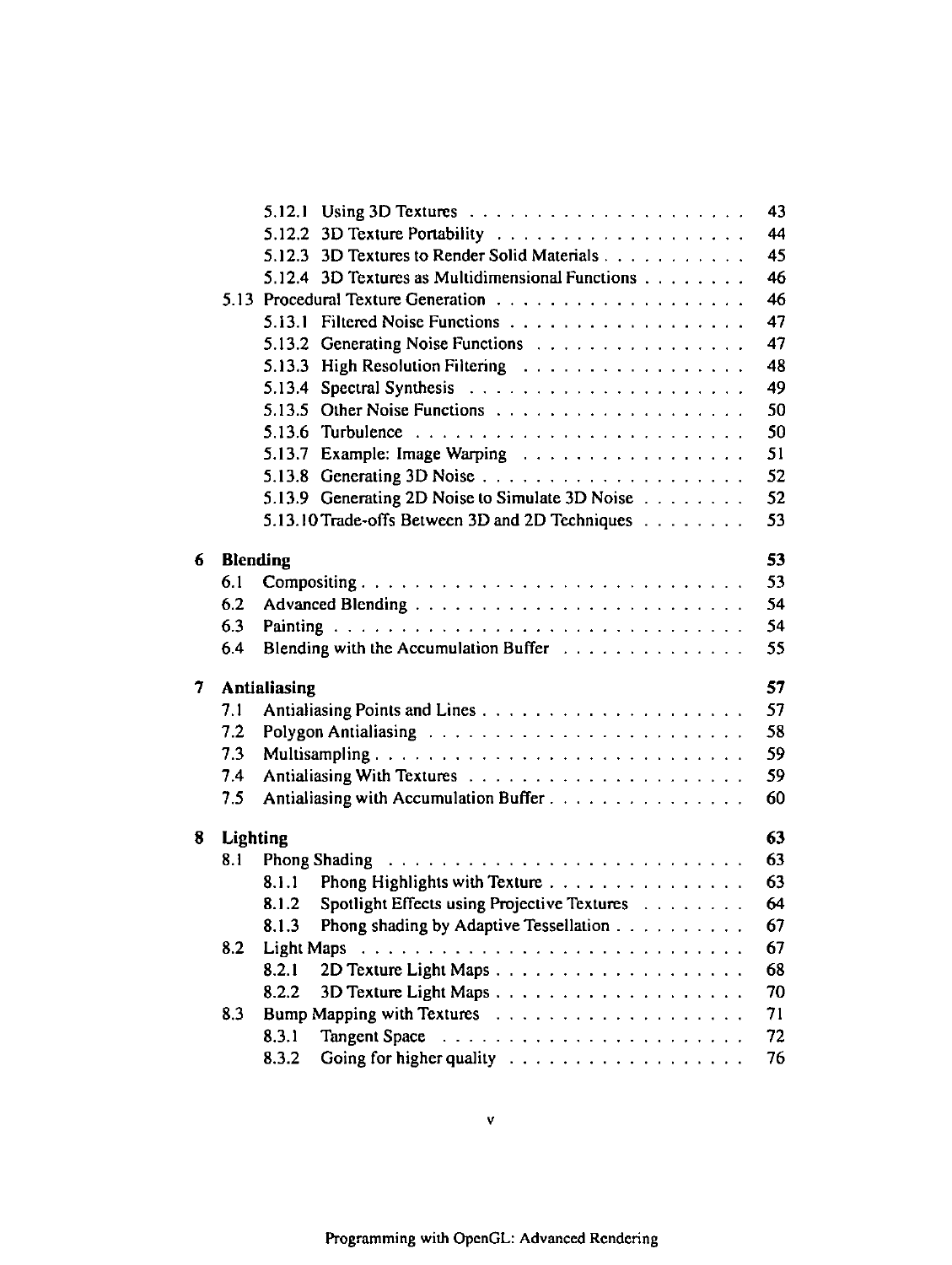|   | 8.4  |                      |                                        | 76  |
|---|------|----------------------|----------------------------------------|-----|
|   |      | 8.4.1                |                                        | 77  |
|   |      | 8.4.2                |                                        | 77  |
|   | 8.5  |                      |                                        | 78  |
|   |      | 8.5.1                |                                        | 78  |
|   |      | 8.5.2                | Modeling Material Smoothness           | 80  |
| 9 |      | <b>Scene Realism</b> |                                        | 83  |
|   | 9.1  |                      |                                        | 83  |
|   | 9.2  |                      |                                        | 83  |
|   | 9.3  |                      |                                        | 85  |
|   |      | 9.3.1                |                                        | 88  |
|   |      | 9.3.2                |                                        | 93  |
|   | 9.4  |                      |                                        | 102 |
|   |      | 9.4.1                |                                        | 103 |
|   |      | 9.4.2                |                                        | 105 |
|   |      | 9.4.3                |                                        | 108 |
|   |      | 9.4.4                | Soft Shadows by Jittering Lights       | 110 |
|   |      | 9.45                 | Soft Shadows Using Textures            | 110 |
|   |      |                      |                                        |     |
|   |      | 10 Transparency      |                                        | 111 |
|   |      |                      |                                        | 111 |
|   |      |                      |                                        | 112 |
|   |      |                      |                                        | 113 |
|   |      |                      |                                        | 114 |
|   |      |                      |                                        | 114 |
|   |      |                      | 11 Natural Phenomena                   | 115 |
|   | 11 1 |                      |                                        | 115 |
|   |      |                      |                                        | 115 |
|   |      | 11.3 Fire            |                                        | 116 |
|   |      |                      |                                        | 117 |
|   |      |                      |                                        | 118 |
|   |      |                      |                                        | 118 |
|   |      |                      |                                        | 119 |
|   |      | 12 Image Processing  |                                        | 121 |
|   |      |                      |                                        | 121 |
|   |      |                      | 12.1.1 The Pixel Transfer Pipeline     | 121 |
|   |      |                      | 12.1.2 Geometric Drawing and Texturing | 122 |
|   |      |                      |                                        |     |

 $\sim 10^{-10}$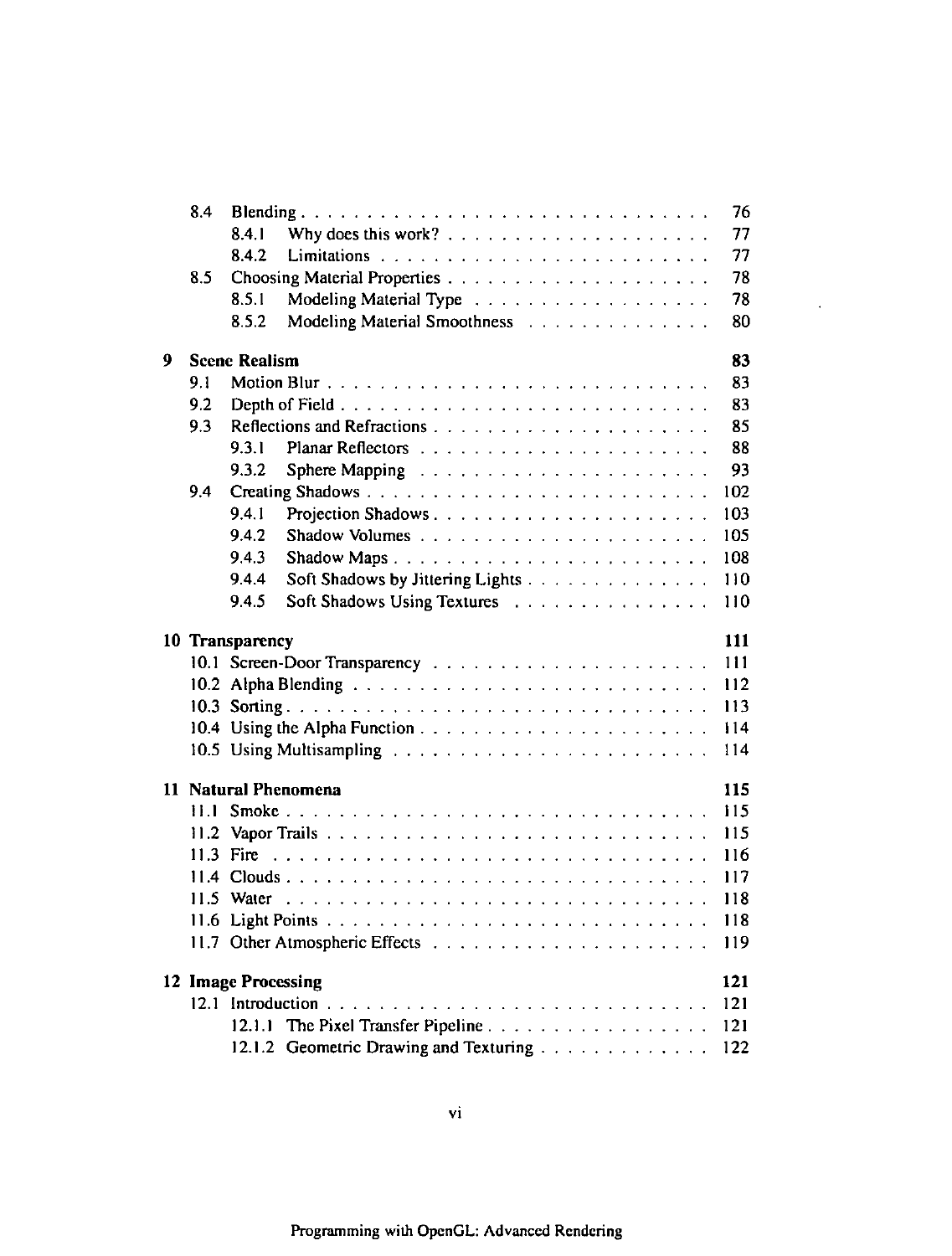| 12.1.3 The Frame Buffer and Per-Fragment Operations                | 122 |
|--------------------------------------------------------------------|-----|
|                                                                    | 123 |
| The Accumulation Buffer: Interpolation and Extrapolation<br>12.2.1 | 123 |
| 12.2.2 Pixel Scale and Bias Operations                             | 125 |
|                                                                    | 125 |
| 12.2.4 The Color Matrix Extension                                  | 128 |
|                                                                    | 132 |
|                                                                    | 132 |
| 12.3.2 The Convolution Operation Fig.                              | 132 |
| 12.3.3 Convolutions Using the Accumulation Buffer                  | 134 |
| 12.3.4 The Convolution Extension                                   | 137 |
| 12.3.5 Useful Convolution Filters                                  | 137 |
|                                                                    | 141 |
| 12.4.1 The Pixel Zoom Operation                                    | 141 |
| 12.4.2 Warps Using Texture Mapping                                 | 141 |
|                                                                    |     |
| 13 Volume Visualization with Texture                               | 144 |
|                                                                    | 145 |
|                                                                    | 146 |
|                                                                    | 147 |
|                                                                    | 148 |
|                                                                    | 148 |
|                                                                    | 148 |
|                                                                    | 149 |
|                                                                    | 149 |
|                                                                    | 149 |
|                                                                    | 151 |
|                                                                    | 151 |
| 13.8 Mixing Volumetric and Geometric Objects                       | 151 |
|                                                                    | 152 |
|                                                                    | 152 |
|                                                                    | 152 |
|                                                                    | 153 |
|                                                                    |     |
| 14 Using the Stencil Buffer<br>14.1 Dissolves with Stencil         | 153 |
|                                                                    | 156 |
| 14.3 Finding Depth Complexity with the Stencil Buffer              | 158 |
|                                                                    | 160 |
|                                                                    | 161 |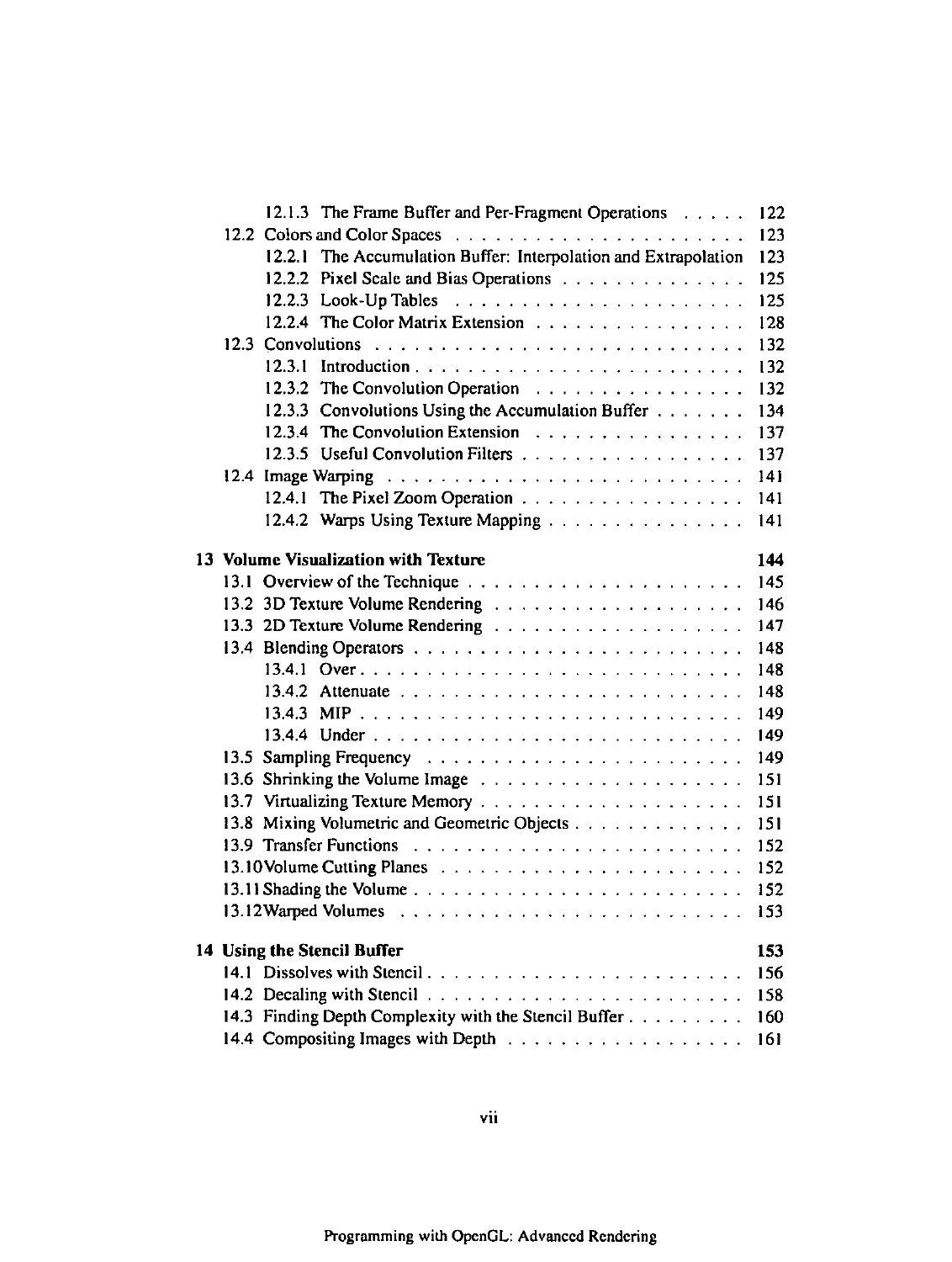|      | 15 Line Rendering Techniques                                      | 162 |
|------|-------------------------------------------------------------------|-----|
|      |                                                                   | 162 |
|      |                                                                   | 164 |
|      |                                                                   | 166 |
|      | 16 Tuning Your OpenGL Application                                 | 167 |
|      |                                                                   | 167 |
|      | 16.1.1 Three-Stage Model of the Graphics Pipeline                 | 168 |
|      | 16.1.2 Finding Bottlenecks in Your Application Fig. 2014. The St. | 169 |
|      | 16.1.3 Factors Influencing Performance                            | 170 |
|      | 16.2 Optimizing Your Application Code                             | 170 |
|      | 16.2.1 Optimize Cache and Memory Usage                            | 170 |
|      | 16.2.2 Store Data in a Format That is Efficient for Rendering     | 171 |
|      |                                                                   | 172 |
|      |                                                                   | 173 |
|      | 16.3.1 Use Expensive Modes Efficiently                            | 173 |
|      | 16.3.2 Optimizing Transformations                                 | 173 |
|      | 16.3.3 Optimizing Lighting Performance                            | 174 |
|      | 16.3.4 Advanced Geometry-Limited Tuning Techniques                | 176 |
|      |                                                                   | 177 |
|      | 16.4.1 Using Backface/Frontface Removal                           | 177 |
|      | 16.4.2 Minimizing Per-Pixel Calculations                          | 177 |
|      | 16.4.3 Optimizing Texture Mapping                                 | 178 |
|      | 16.4.4 Clearing the Color and Depth Buffers Simultaneously        | 179 |
|      |                                                                   | 179 |
|      | 16.5.1 Using Peak-Performance Primitives                          | 179 |
|      |                                                                   | 180 |
|      |                                                                   | 181 |
|      | 16.5.4 Balancing Polygon Size and Pixel Operations                | 182 |
|      |                                                                   | 182 |
| 16.7 |                                                                   | 183 |
|      | 16.7.1 Factors Contributing to Animation Speed                    | 183 |
|      | 16.7.2 Optimizing Frame Rate Performance                          | 184 |
|      |                                                                   | 184 |
|      | 16.8.1 Benchmarking Basics                                        | 184 |
|      | 16.8.2 Achieving Accurate Timing Measurements                     | 185 |
|      | 16.8.3 Achieving Accurate Benchmarking Results                    | 186 |
|      |                                                                   |     |

# 17 List of Demo Programs 187

**viii**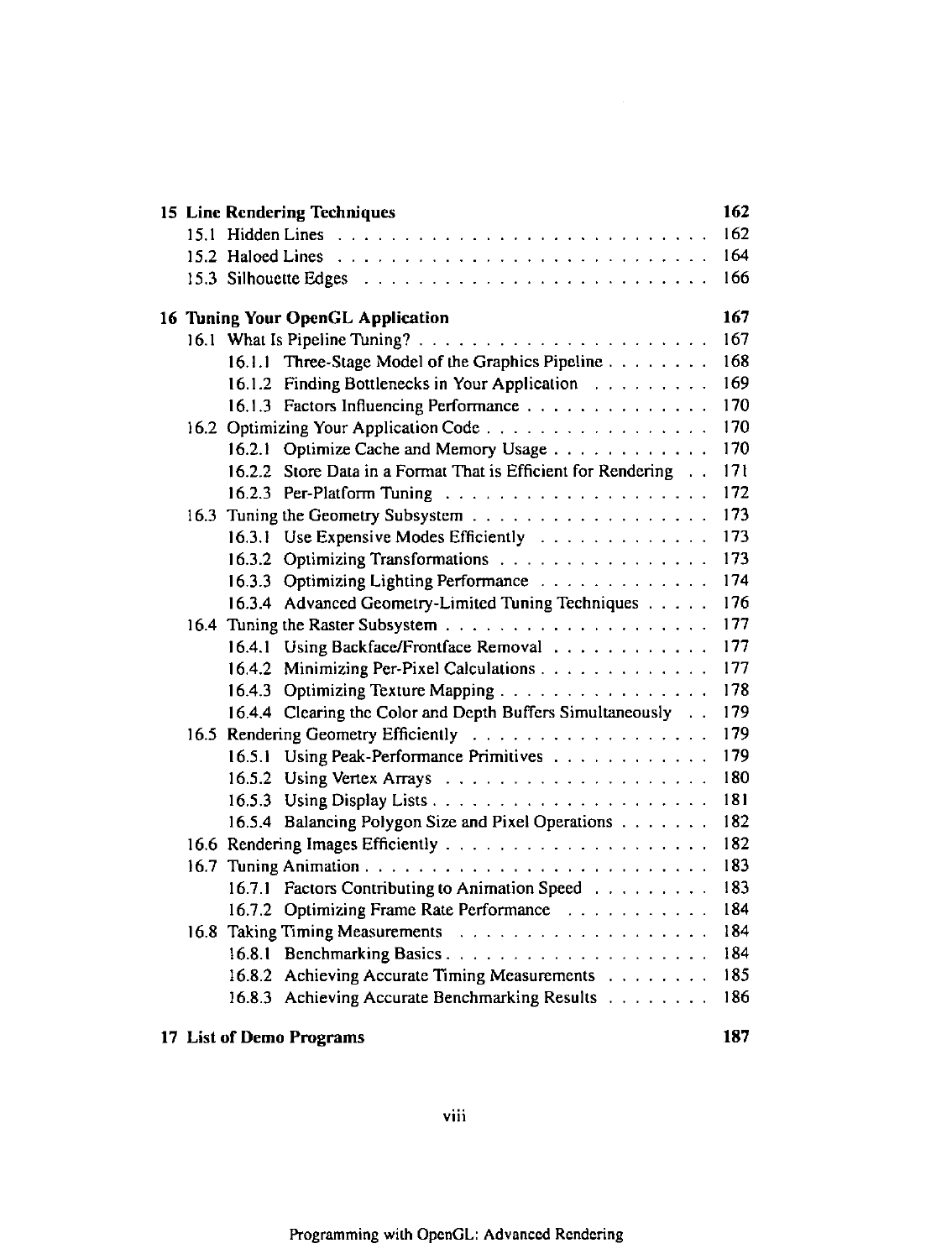|  | <b>18 Equation Appendix</b> | 190 |
|--|-----------------------------|-----|
|  |                             |     |
|  |                             |     |
|  |                             |     |
|  |                             |     |
|  |                             |     |
|  |                             |     |
|  |                             |     |
|  |                             |     |
|  |                             |     |
|  |                             |     |
|  | 19 References               |     |

 $\mathcal{L}^{\mathcal{L}}(\mathcal{L}^{\mathcal{L}})$  and  $\mathcal{L}^{\mathcal{L}}(\mathcal{L}^{\mathcal{L}})$  and  $\mathcal{L}^{\mathcal{L}}(\mathcal{L}^{\mathcal{L}})$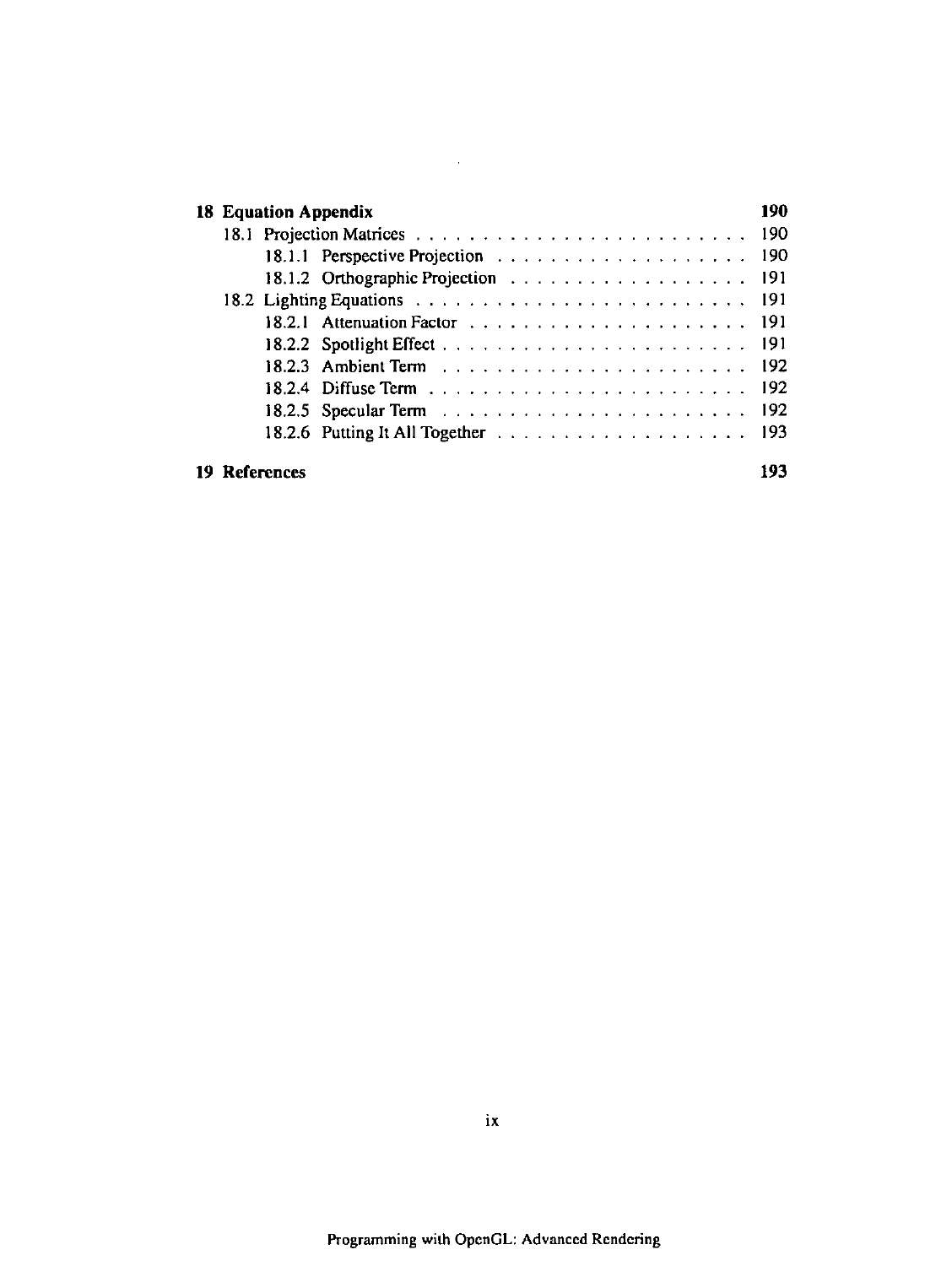# **List of Figures**

| 1                       |                                                                                                                                                                                                                                | 4              |
|-------------------------|--------------------------------------------------------------------------------------------------------------------------------------------------------------------------------------------------------------------------------|----------------|
| $\overline{2}$          |                                                                                                                                                                                                                                | 6              |
| $\overline{\mathbf{3}}$ | Octahedron with triangle subdivision                                                                                                                                                                                           | $\overline{7}$ |
| 4                       | An Example Of Constructive Solid Geometry                                                                                                                                                                                      | 8              |
| 5                       |                                                                                                                                                                                                                                | 9              |
| 6                       | Thinking of a CSG tree as a sum of products $\dots \dots \dots \dots$                                                                                                                                                          | 12             |
| 7                       |                                                                                                                                                                                                                                | 13             |
| 8                       | Stereo Viewing Geometry                                                                                                                                                                                                        | 19             |
| 9                       | The relationship of window z (depth) to eye z for different far/near                                                                                                                                                           |                |
|                         |                                                                                                                                                                                                                                | 22             |
| 10                      |                                                                                                                                                                                                                                | 25             |
| 11                      |                                                                                                                                                                                                                                | 31             |
| 12                      |                                                                                                                                                                                                                                | 34             |
| 13                      |                                                                                                                                                                                                                                | 34             |
| 14                      |                                                                                                                                                                                                                                | 37             |
| 15                      | Billboard with cylindrical symmetry                                                                                                                                                                                            | 39             |
| 16                      | 3D Textures as 2D Textures varying with $R_1, \ldots, R_k, \ldots, R_k$                                                                                                                                                        | 46             |
| 17                      | Input Image Table 2014 and Contact Contact Contact Contact Contact Contact Contact Contact Contact Contact Contact Contact Contact Contact Contact Contact Contact Contact Contact Contact Contact Contact Contact Contact Con | 49             |
| 18                      | Output Image entertainment and the contract of the contract of the Contract of the Contract of the Contract of                                                                                                                 | 49             |
| 19                      |                                                                                                                                                                                                                                | 57             |
| 20                      | Tangent Space Defined at Polygon Vertices                                                                                                                                                                                      | 73             |
| 21                      | Shifting Bump Mapping to Create Normal Components                                                                                                                                                                              | 74             |
| 22                      |                                                                                                                                                                                                                                | 84             |
| 23                      | Reflection and refraction. The image on the top shows transmis-                                                                                                                                                                |                |
|                         | sion from a medium with a lower to a higher index of refraction;                                                                                                                                                               |                |
|                         | the image on the bottom shows transmission from higher to lower.                                                                                                                                                               | 85             |
| 24                      |                                                                                                                                                                                                                                | 85             |
| 25                      | Mirror reflection of the viewpoint contained and contained a set of the view of the view of the view of the view of the view of the view of the view of the view of the view of the view of the view of the view of the view o | 88             |
| 26                      |                                                                                                                                                                                                                                | 88             |
| 27                      | Creating a sphere map response to the contract of the contract of the contract of the contract of the contract of the contract of the contract of the contract of the contract of the contract of the contract of the contract | 93             |
| 28                      | Sphere map coordinate generation                                                                                                                                                                                               | 94             |
| 29                      | Reflection map created using a reflective sphere                                                                                                                                                                               | 95             |
| 30                      | Image cube faces captured at a cafe in Palo Alto, CA                                                                                                                                                                           | 98             |
| 31                      | Sphere map generated from image cube faces in Figure 30                                                                                                                                                                        | 98             |
| 32                      | Shadow Volume                                                                                                                                                                                                                  | 105            |
| 33                      |                                                                                                                                                                                                                                | 116            |
| 34                      | Slicing a 3D Texture to Render Volume                                                                                                                                                                                          | 145            |
| 35                      |                                                                                                                                                                                                                                | 146            |
|                         |                                                                                                                                                                                                                                |                |